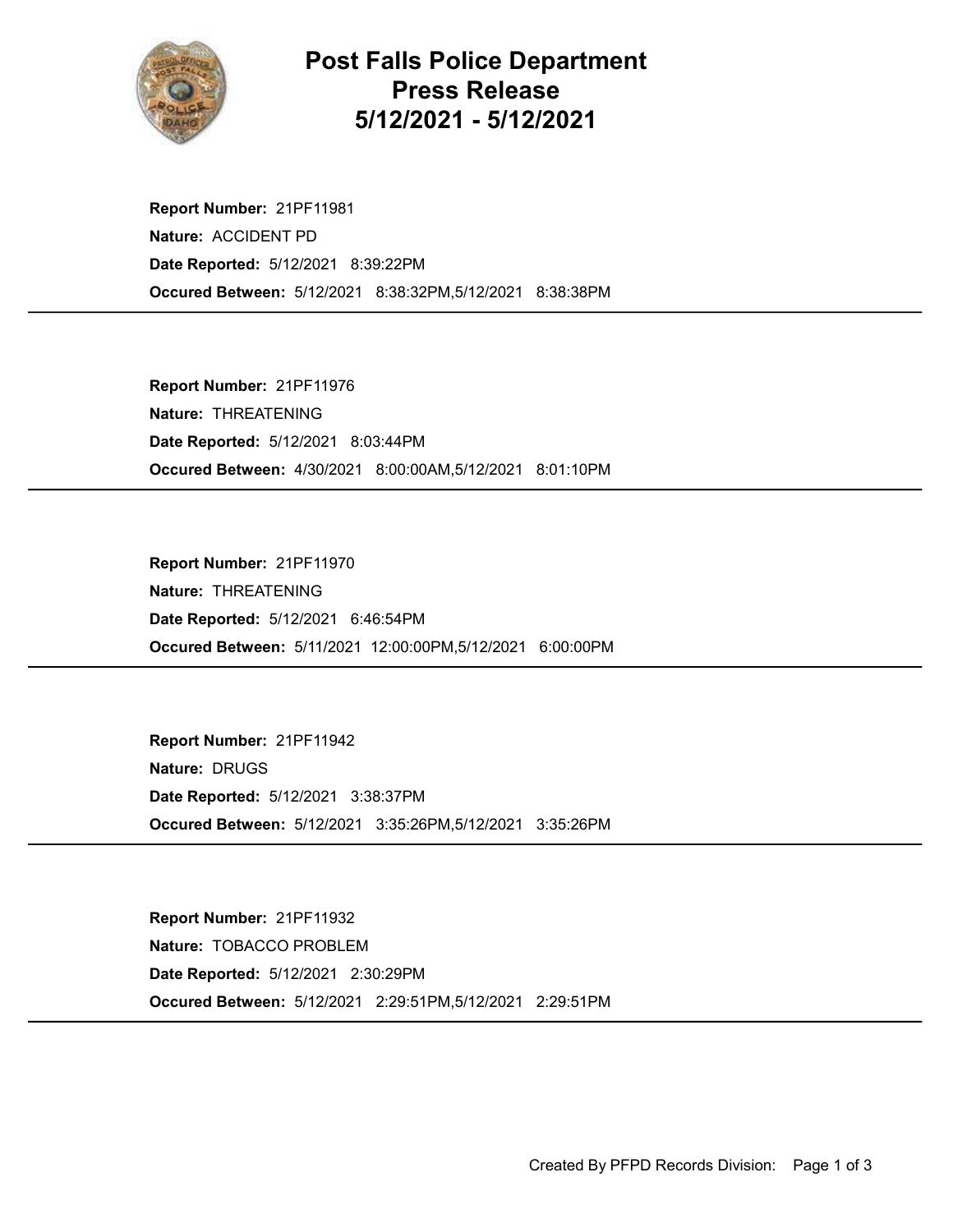Occured Between: 5/12/2021 12:47:35PM,5/12/2021 3:26:27PM Report Number: 21PF11918 Nature: INFORMATION Date Reported: 5/12/2021 12:50:21PM

Occured Between: 5/11/2021 6:00:00PM,5/12/2021 12:34:47PM Report Number: 21PF11916 Nature: FOUND PROPERTY Date Reported: 5/12/2021 12:40:02PM

Occured Between: 5/12/2021 12:32:14PM,5/12/2021 12:32:14PM Report Number: 21PF11914 Nature: DEAD BODY Date Reported: 5/12/2021 12:32:51PM

Occured Between: 5/12/2021 11:48:54AM,5/12/2021 11:48:54AM Report Number: 21PF11906 Nature: CITIZEN DISPUTE Date Reported: 5/12/2021 11:52:16AM

Occured Between: 5/12/2021 11:02:50AM,5/12/2021 11:02:50AM Report Number: 21PF11898 Nature: THEFT Date Reported: 5/12/2021 11:05:36AM

Occured Between: 5/11/2021 3:00:00PM,5/12/2021 10:10:09AM Report Number: 21PF11887 Nature: THEFT Date Reported: 5/12/2021 10:14:01AM